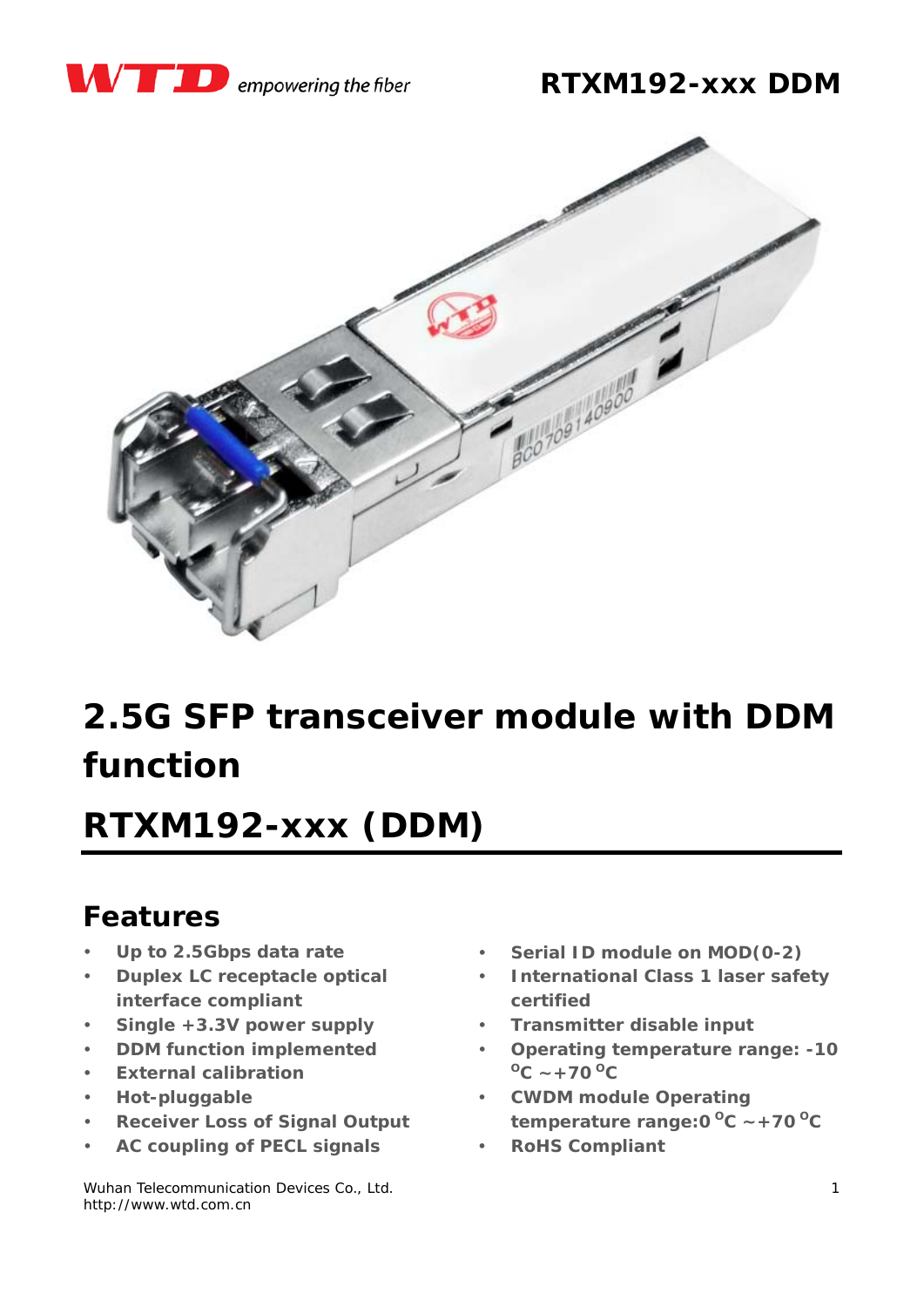

## **Ordering Information**

| Part. No                                           |  | Pack Rate | Tx                    | Pout                  | <b>Rx</b>  | S.                      | Top                       | Reach | others        | -Application      |
|----------------------------------------------------|--|-----------|-----------------------|-----------------------|------------|-------------------------|---------------------------|-------|---------------|-------------------|
| RTXM192-550 SFP 2.5G                               |  |           | 850nm<br><b>VCSEL</b> | $-10 -$<br>-3dBm      | PIN        | $\,<\,$<br>$-18dBm$     | $-10 - 70^{\circ}$ C 300m |       | DDM,<br>Note1 |                   |
| RTXM192-400 SFP 2.5G 1310nm FP                     |  |           |                       | $-10 -$<br>-3dBm      | <b>PIN</b> | $\lt$<br>$-18dBm$       | $-10 - 70^{\circ}$ C 2km  |       | DDM,<br>Note1 | <b>SDH I-16</b>   |
| RTXM192-450 SFP 2.5G 1310nm DFB $-5 \sim$ 0dBm PIN |  |           |                       |                       |            | $\,<\,$<br>$-18dBm$     | $-10 - 70^{\circ}$ C 15km |       | DDM,<br>Note1 | <b>SDH S-16.1</b> |
| RTXM192-454 SFP 2.5G 1310nm DFB                    |  |           |                       | $-2 -$<br>$+3$ d $Bm$ | PIN        | $\,<\,$<br>$-20dBm$     | $-10 - 70^{\circ}$ C 30km |       | DDM,<br>Note1 | <b>SDH</b>        |
| RTXM192-452 SFP 2.5G 1310nm DFB                    |  |           |                       | $-2 -$<br>$+3$ d $Bm$ | <b>APD</b> | $\lt$<br>$-27$ d $Bm$   | $-10 - 70^{\circ}$ C 40km |       | DDM,<br>Note1 | SDH L-16.1        |
| RTXM192-500 SFP 2.5G 1550nm DFB                    |  |           |                       | $-2 -$<br>$+3$ dBm    | <b>APD</b> | $\lt$<br>$-28dBm$       | $-10 - 70^{\circ}$ C 80km |       | DDM,<br>Note1 | <b>SDH L-16.2</b> |
| RTXM192-647 SFP 2.5G                               |  |           | 1471nm<br><b>CWDM</b> | $0 \sim +3$ dBm PIN   |            | $\,<$<br>$-20dBm$       | $0 - 70$ °C               | 40km  | DDM,<br>Note1 | <b>CWDM</b>       |
| RTXM192-649 SFP 2.5G                               |  |           | 1491nm<br><b>CWDM</b> | $0 \sim +3$ dBm PIN   |            | $\lt$<br>$-20dBm$       | $0 - 70$ <sup>o</sup> C   | 40km  | DDM,<br>Note1 | <b>CWDM</b>       |
| RTXM192-651 SFP 2.5G                               |  |           | 1511nm<br><b>CWDM</b> | $0 - +3$ dBm PIN      |            | $\,<\,$<br>$-20dBm$     | $0 - 70$ <sup>o</sup> C   | 40km  | DDM,<br>Note1 | <b>CWDM</b>       |
| RTXM192-653 SFP 2.5G                               |  |           | 1531nm<br><b>CWDM</b> | $0 - +3$ dBm PIN      |            | $\,<\,$<br>$-20$ d $Bm$ | $0 - 70$ °C               | 40km  | DDM,<br>Note1 | <b>CWDM</b>       |
| RTXM192-655 SFP 2.5G                               |  |           | 1551nm<br><b>CWDM</b> | $0 - +3$ dBm PIN      |            | $\,<\,$<br>$-20dBm$     | $0 - 70$ °C               | 40km  | DDM,<br>Note1 | <b>CWDM</b>       |
| RTXM192-657 SFP 2.5G                               |  |           | 1571nm<br><b>CWDM</b> | $0 \sim +3$ dBm PIN   |            | $\,<$<br>$-20dBm$       | $0 - 70$ <sup>o</sup> C   | 40km  | DDM,<br>Note1 | <b>CWDM</b>       |
| RTXM192-659 SFP 2.5G                               |  |           | 1591nm<br><b>CWDM</b> | $0 - +3$ dBm PIN      |            | $\,<\,$<br>$-20dBm$     | $0 - 70$ <sup>o</sup> C   | 40km  | DDM,<br>Note1 | <b>CWDM</b>       |
| RTXM192-661 SFP 2.5G                               |  |           | 1611nm<br><b>CWDM</b> | $0 - +3$ dBm PIN      |            | $\,<\,$<br>$-20dBm$     | $0 - 70^{\circ}$ C 40km   |       | DDM,<br>Note1 | <b>CWDM</b>       |
| RTXM192-847 SFP 2.5G                               |  |           | 1471nm<br><b>CWDM</b> | $0 - +3$ dBm APD      |            | $\,<$<br>$-28dBm$       | $0-70^{\circ}$ C 80km     |       | DDM,<br>Note1 | <b>CWDM</b>       |
| RTXM192-849 SFP 2.5G                               |  |           | 1491nm<br><b>CWDM</b> | $0 - +3$ dBm APD      |            | $\,<$<br>$-28dBm$       | $0 - 70^{\circ}C$ 80km    |       | DDM,<br>Note1 | <b>CWDM</b>       |
| RTXM192-851 SFP 2.5G                               |  |           | 1511nm<br><b>CWDM</b> | $0 - +3$ dBm APD      |            | $\,<\,$<br>-28dBm       | $0 - 70$ <sup>o</sup> C   | 80km  | DDM,<br>Note1 | <b>CWDM</b>       |
| RTXM192-853 SFP 2.5G                               |  |           | 1531nm<br><b>CWDM</b> | $0 - +3$ dBm APD      |            | $\,<$<br>$-28$ d $Bm$   | $0 - 70$ <sup>o</sup> C   | 80km  | DDM,<br>Note1 | <b>CWDM</b>       |
| RTXM192-855 SFP 2.5G                               |  |           | 1551nm<br><b>CWDM</b> | $0 - +3$ dBm APD      |            | $\,<\,$<br>-28dBm       | $0 - 70$ °C               | 80km  | DDM,<br>Note1 | <b>CWDM</b>       |
| RTXM192-857 SFP 2.5G                               |  |           | 1571nm                | $0 - +3$ dBm APD      |            | $\lt$                   | $0 - 70^{\circ}$ C 80km   |       | DDM,          | <b>CWDM</b>       |

Wuhan Telecommunication Devices Co., Ltd. http://www.wtd.com.cn